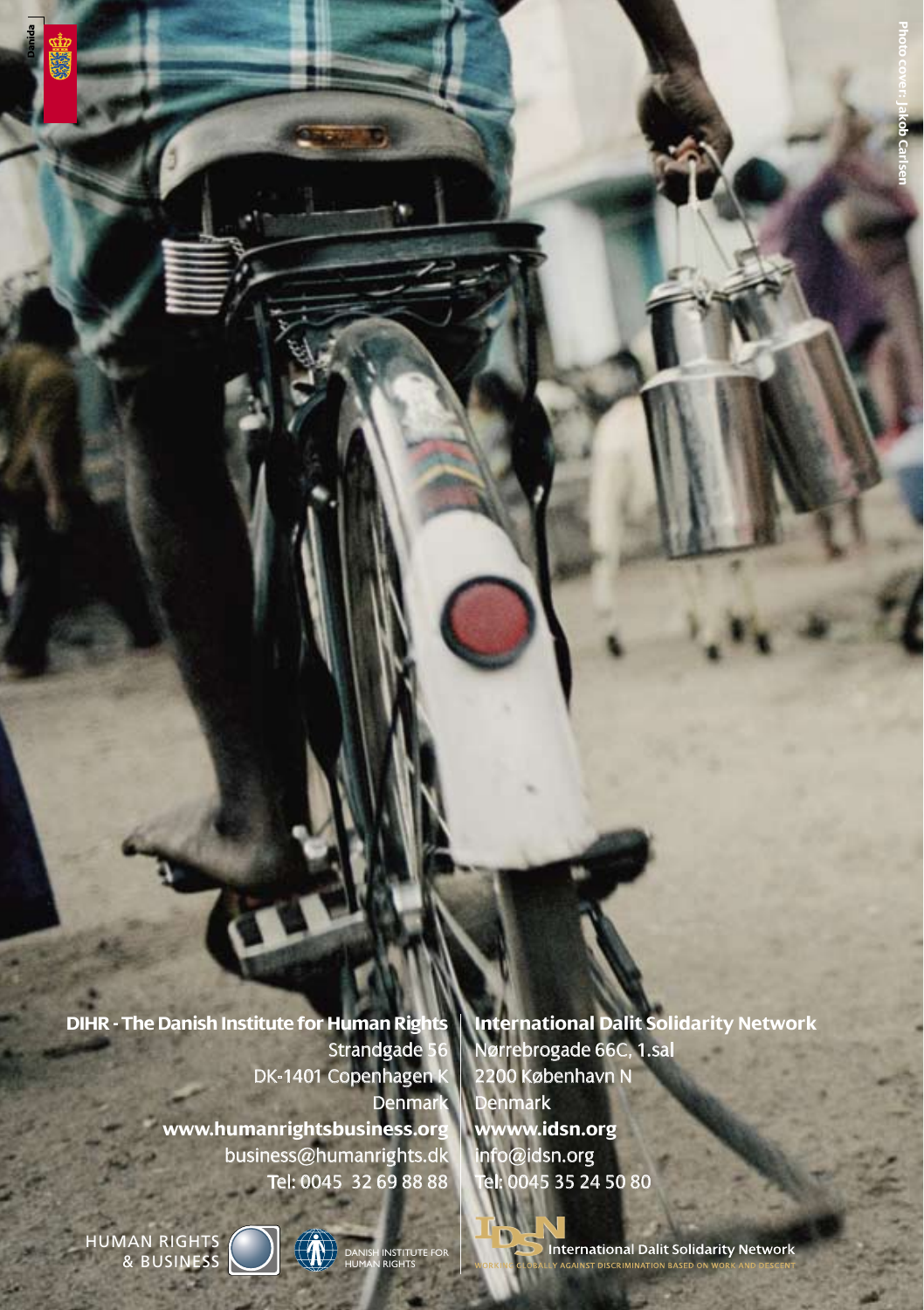

## **Dalit Discrimination Check**



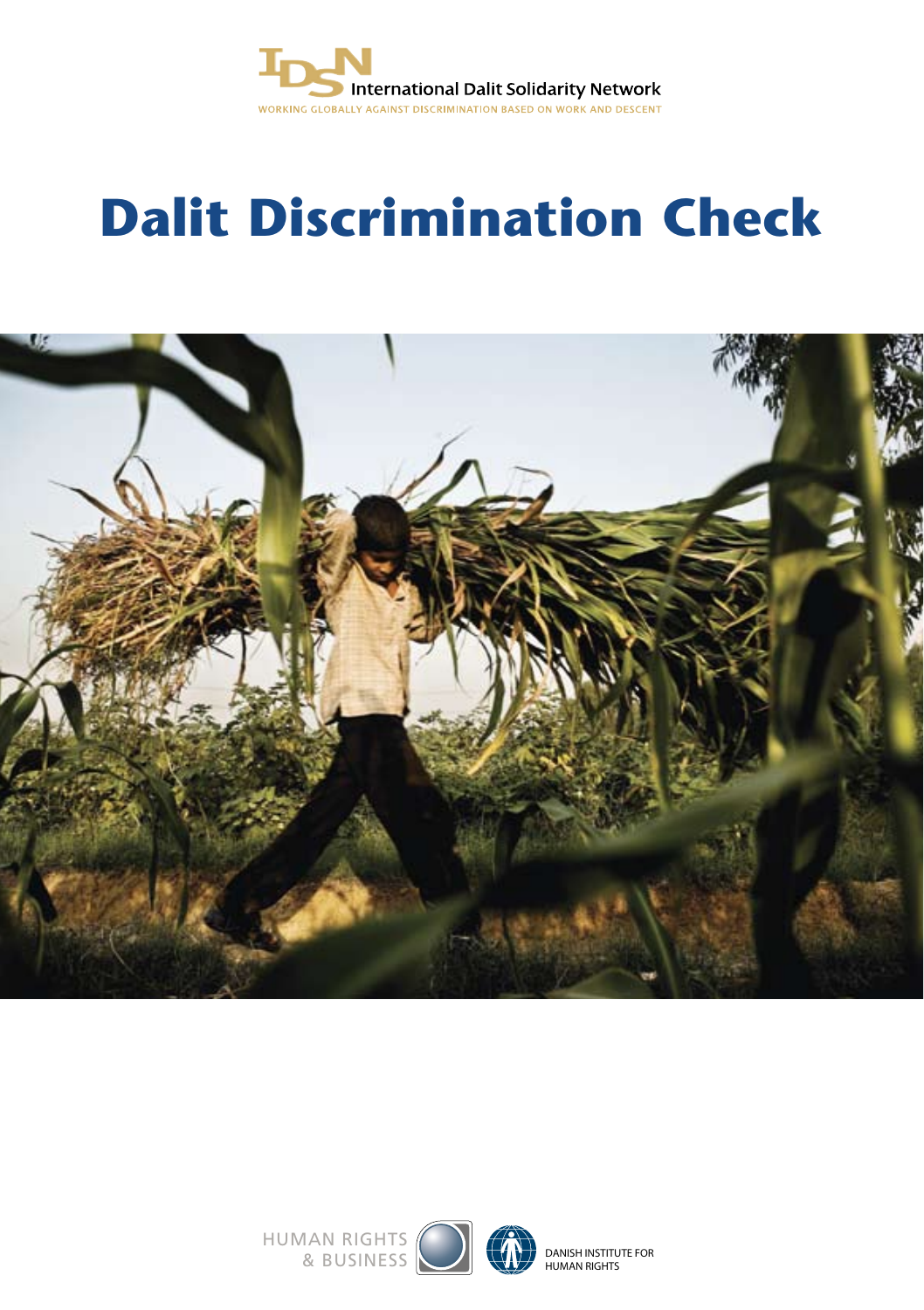## **The Dalit Discrimination Check**

The Dalit Discrimination Check is a tool developed specifically to help companies prevent discrimination and exploitation of Dalits in their Indian operations and suppliers. The tool is designed as a comprehensive checklist consisting of self-guided questions and indicators that highlight possible violations. The tool provides simple descriptions of what the components of Dalit discrimination looks like in the business context, and allows managers to check their company's policies, procedures and performance.

The tool is relevant for all companies operating in or sourcing from India and can help companies implement corporate social responsibility principles, such as the Global Compact principles or the Ambedkar Principles.

The Dalit Discrimination Check comprises a total of 27 questions in two checklists; a Main Check and a Supplier Check. In addition, the tool provides suggestions for promotional activities and useful background information on caste-based discrimination.

The check takes its point of departure in the Ambedkar Principles, a set of employment principles developed by the International Dalit Solidarity Network to assist employers wishing to avoid discrimination on the basis of caste in their operations. The Ambedkar Principles can be downloaded at **www.idsn.org**

## **Why a tool for caste discrimination?**

Caste-based discrimination constitutes one of the most wide-ranging human rights problems of our time, affecting in its severest forms the lives of at least 260 million people globally, of which some 170 million live in India. Caste-based discrimination and 'untouchability' affect every facet and dimension of Dalits' lives. It includes segregation of living areas where Dalits are denied access to other caste villages and certain public areas. It includes a system of labour allocation that forces Dalits to undertake certain types of work, most often menial and degrading jobs for either very low pay or payment in kind. It also includes discrimination in employment where Dalits often serve in low level positions and suffer from both open and 'hidden' discrimination, drastically affecting their ability to amass and provide for their families.